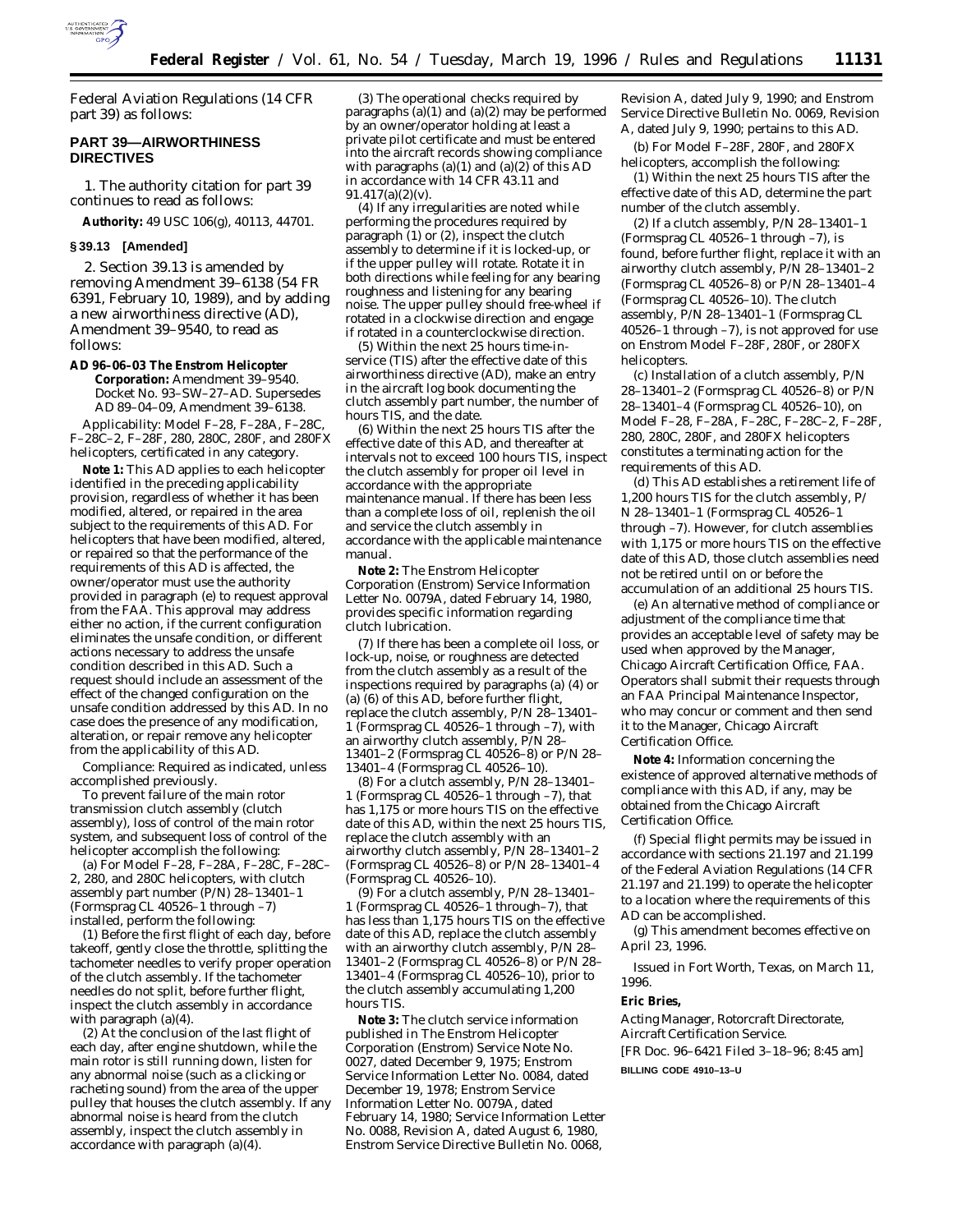# **DEPARTMENT OF COMMERCE**

# **National Oceanic and Atmospheric Administration**

# **15 CFR Part 902**

**[Docket No. 950203036–6062–03; I.D. 030696A]**

**RIN 0648–XX03**

# **NOAA Information Collection Requirements; Addition of OMB Approval Numbers**

**AGENCY:** National Marine Fisheries Service (NMFS), National Oceanic and Atmospheric Administration (NOAA), Commerce.

**ACTION:** Final rule; technical amendment.

**SUMMARY:** NMFS updates Office of Management and Budget (OMB) control numbers for NOAA information collection requirements to reflect new approvals of fishing gear identification requirements, vessel identification requirements, and vessel monitoring and communications requirements.

**EFFECTIVE DATE:** March 19, 1996.

**FOR FURTHER INFORMATION CONTACT:** George H. Darcy, NMFS, 301/713–2344. **SUPPLEMENTARY INFORMATION:** Part 902 of title 15 CFR displays control numbers assigned to NOAA information collection requirements by OMB, pursuant to the Paperwork Reduction Act of 1995. This part fulfills the requirement that agencies display a current control number, assigned by the Director of OMB, for each agency information collection requirement.

This final rule, technical amendment, updates the table in 15 CFR 902.1(b) to reflect OMB approvals of fishing gear identification requirements, vessel identification requirements, and vessel monitoring and communications requirements submitted by NMFS and approved by OMB on September 29, 1995; only NMFS regulations are impacted. This final rule does not involve any new reporting or recordkeeping requirements. Because of the numerous sections of title 50 CFR that were affected by the approval, all of the entries in the table appearing in 15 CFR 902.1(b) are republished for convenience and clarity.

#### **Classification**

Because this rule only codifies approved recordkeeping and reporting requirements for purposes of public information, it is strictly administrative in nature; no useful purpose would be served by providing prior notice and opportunity for comment on this rule.

Accordingly, under 5 U.S.C. 553(b)(B), it is unnecessary to provide such notice and opportunity for comment. Also, because this rule is only administrative in nature and is not a ''substantive rule'' under 5 U.S.C. 553(d), it will be immediately effective upon publication. This rule is exempt from review under E.O. 12866.

**List of Subjects in 15 CFR Part 902**

Reporting and recordkeeping requirements.

Dated: March 13, 1996.

**Gary Matlock,**

*Program Management Officer, National Marine Fisheries Service.*

For the reasons set out in the preamble, 15 CFR part 902 is amended as follows:

# **PART 902—NOAA INFORMATION COLLECTION REQUIREMENTS UNDER THE PAPERWORK REDUCTION ACT: OMB CONTROL NUMBERS**

1. The authority citation for part 902 continues to read as follows:

**Authority:** 44 U.S.C. 3501 *et seq.*

2. In § 902.1, paragraph (b) table, the entries for 50 CFR are revised to read as follows:

# **§ 902.1 OMB control numbers assigned pursuant to the Paperwork Reduction Act.**

\* \* \* \* \* (b) *Display*

| CFR part or section where<br>the information collection<br>requirement is located |                   |  | <b>Current OMB</b><br>control number<br>(all numbers<br>begin with 0648-) |                     |
|-----------------------------------------------------------------------------------|-------------------|--|---------------------------------------------------------------------------|---------------------|
|                                                                                   |                   |  |                                                                           |                     |
| $\star$                                                                           | $\star$           |  |                                                                           |                     |
|                                                                                   | <b>50 CFR</b>     |  |                                                                           |                     |
|                                                                                   | § 216.22          |  | $-0178$                                                                   |                     |
| \$216.23                                                                          |                   |  | $-0179$                                                                   |                     |
|                                                                                   |                   |  | $-0083$                                                                   |                     |
|                                                                                   | § 216.24(d)       |  | $-0083, -0084,$                                                           |                     |
|                                                                                   |                   |  |                                                                           | $-0099$ and $-0217$ |
|                                                                                   | § 216.24(e)       |  | $-0040$                                                                   |                     |
| § 216.31                                                                          |                   |  | $-0084$                                                                   |                     |
| § 216.33                                                                          |                   |  | $-0084$                                                                   |                     |
| §216.45                                                                           |                   |  | $-0084$                                                                   |                     |
|                                                                                   | §222.11–2         |  | $-0078$                                                                   |                     |
|                                                                                   | §222.11–8         |  | $-0079$                                                                   |                     |
|                                                                                   | §222.12−7         |  | $-0078$                                                                   |                     |
|                                                                                   | §222.12–8         |  | $-0078$                                                                   |                     |
|                                                                                   | § 222.22 …………………… |  | $-0230$                                                                   |                     |
|                                                                                   | §222.23           |  | $-0084$                                                                   |                     |
|                                                                                   | § 227.72          |  |                                                                           | $-0230$ and $-0267$ |
| § 228.4                                                                           |                   |  | $-0151$                                                                   |                     |
| § 228.6                                                                           |                   |  | $-0151$                                                                   |                     |
| \$228.14                                                                          |                   |  | $-0151$                                                                   |                     |
| §228.25                                                                           |                   |  | $-0151$                                                                   |                     |
| §228.37                                                                           |                   |  | $-0151$                                                                   |                     |
| §228.55                                                                           |                   |  | $-0151$                                                                   |                     |
| §229.5                                                                            |                   |  | $-0293$                                                                   |                     |
| §229.6                                                                            |                   |  | $-0292$                                                                   |                     |
| §229.7                                                                            |                   |  | $-0292$                                                                   |                     |
| §259.30                                                                           |                   |  | $-0090$                                                                   |                     |

| CFR part or section where<br>the information collection | <b>Current OMB</b><br>control number |
|---------------------------------------------------------|--------------------------------------|
| requirement is located                                  | (all numbers<br>begin with 0648-)    |
| § 259.35<br>                                            | $-0041$                              |
| §260.103                                                | -0266                                |
| § 280.10                                                | $-0148$                              |
| § 280.50<br>§ 280.51                                    | –0202<br>$-0239$                     |
| § 280.53                                                | –0040                                |
| § 282.3                                                 | $-0218$                              |
| § 282.5                                                 | –0218                                |
| § 282.6                                                 | $-0306$                              |
| §285.7                                                  | –0202                                |
| §285.8<br><br>§ 285.21                                  | $-0202$<br>–0202                     |
| §285.27                                                 | $-0247$                              |
| §285.28                                                 | –0202                                |
| §285.29                                                 | $-0239$                              |
| §285.33                                                 | –0305                                |
| §285.52                                                 | $-0202$                              |
| §285.53<br>§285.54                                      | -0168<br>$-0239$                     |
| §285.55                                                 | -0239                                |
| §285.201                                                | $-0040$                              |
| §296.5                                                  | -0082                                |
| §299.3<br>                                              | $-0228$                              |
| \$299.4                                                 | -0228                                |
| § 299.5<br><br>\$300.4                                  | $-0228$<br>-0304                     |
| §380.4                                                  | $-0194$                              |
| §380.5<br>                                              | –0194                                |
| \$380.6<br>                                             | $-0194$                              |
| §380.8<br>                                              | –0194                                |
| §380.20<br>                                             | $-0194$                              |
| §380.24<br>§380.28                                      | –0194<br>$-0194$                     |
| §601.37                                                 | –0192                                |
| §611.3<br>                                              | $-0089$                              |
| §611.4                                                  | –0075                                |
| §611.5<br>                                              | $-0305$ and $-0306$                  |
| §611.6<br>                                              | -0075                                |
| §611.8<br>§611.9<br>                                    | $-0075$<br>–0075                     |
| §611.12                                                 | $-0075$                              |
| §611.50                                                 | -0075                                |
| §611.61<br>                                             | $-0075$                              |
| §611.70                                                 | –0075                                |
| §611.80<br>§611.81                                      | $-0075$<br>-0075                     |
| §611.82                                                 | $-0075$                              |
| §611.90                                                 | -0075                                |
| §611.92                                                 | $-0075$                              |
| §611.93<br>                                             | –0075                                |
| §611.94                                                 | $-0075$                              |
| §625.5<br>                                              | –0202<br>$-0202$                     |
| §625.6                                                  | $-0018, -0212$                       |
|                                                         | and $-0229$                          |
| § 625.7                                                 | $-0306$                              |
| §625.20                                                 | $-0202$                              |
| §625.27<br>§628.4<br>                                   | –0202<br>$-0202$                     |
| §630.4                                                  | $-0205$                              |
| §630.5<br>                                              | $-0013$ and $-0016$                  |
| §630.6<br>                                              | –0306                                |
| §630.10                                                 | $-0016$                              |
| §630.31                                                 | –0277                                |
| §638.4<br><br>§638.5<br>                                | $-0205$<br>$-0016$                   |
| §638.6                                                  | $-0306$                              |
| §638.27                                                 | $-0016$ and $-0305$                  |
| §640.4<br>                                              | $-0205$                              |
| §640.6<br>                                              | –0305 and –0306                      |
| § 641.4<br>                                             | $-0205$                              |